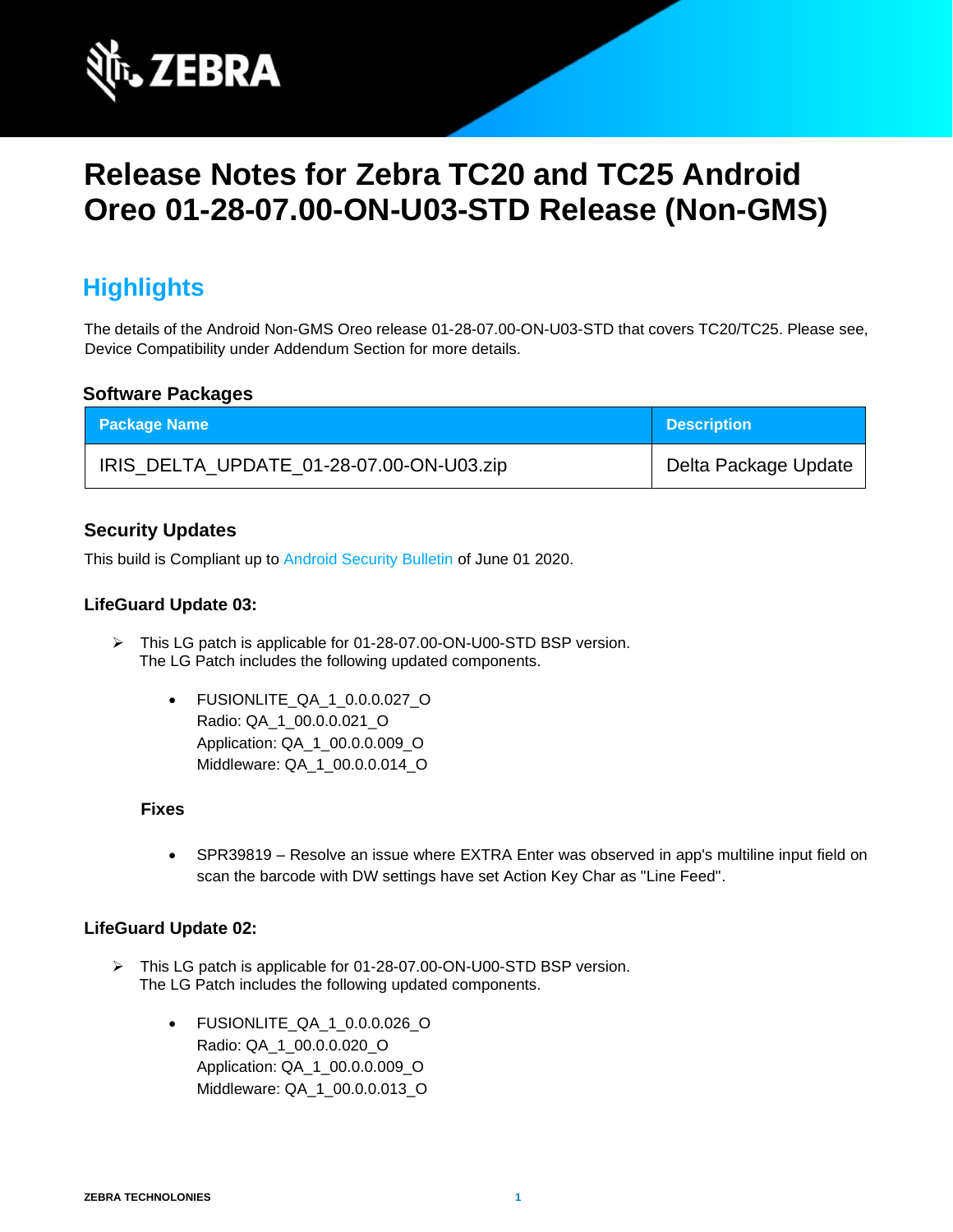

#### **Fixes**

- SPR38643 Added support for "Send Characters As Events" option.
- SPR38723 Resolved an issue wherein the DST time zone for Sao Paolo was shown incorrect.

### **Version Information**

Below Table contains important information on versions

| <b>Description</b>          | <b>Version</b>                                      |
|-----------------------------|-----------------------------------------------------|
| <b>Product Build Number</b> | 01-28-07.00-ON-U03-STD                              |
| <b>Android Version</b>      | 8.1.0                                               |
| <b>Security Patch level</b> | June 1, 2020                                        |
| <b>Linux Kernel</b>         | 3.18.71                                             |
| <b>Component Versions</b>   | Please see Component Version under Addendum section |

### **Installation Requirements**

- Zebra Android USB Driver V2.2 or higher
- Android Debug Bridge (ADB) version 1.0.39 or higher
- TC20/TC25 Non-GMS Android OS Release Images

### **Installation Instructions**

Using the "adb sideload" method

#### Assumptions

- 1. ADB installed on PC
- 2. TC20/TC25 has Developer options enabled
- 3. USB debugging ON

#### Procedure

- 1. Plug the TC20/TC25 into the USB & Charging Cable and then the Cable to the PC. If you have a Cradle with USB connectivity, connect it now.
- 2. You may need to pull down notification bar, and tap on the notification which says, "USB charging this device", and change it to "Transfer files".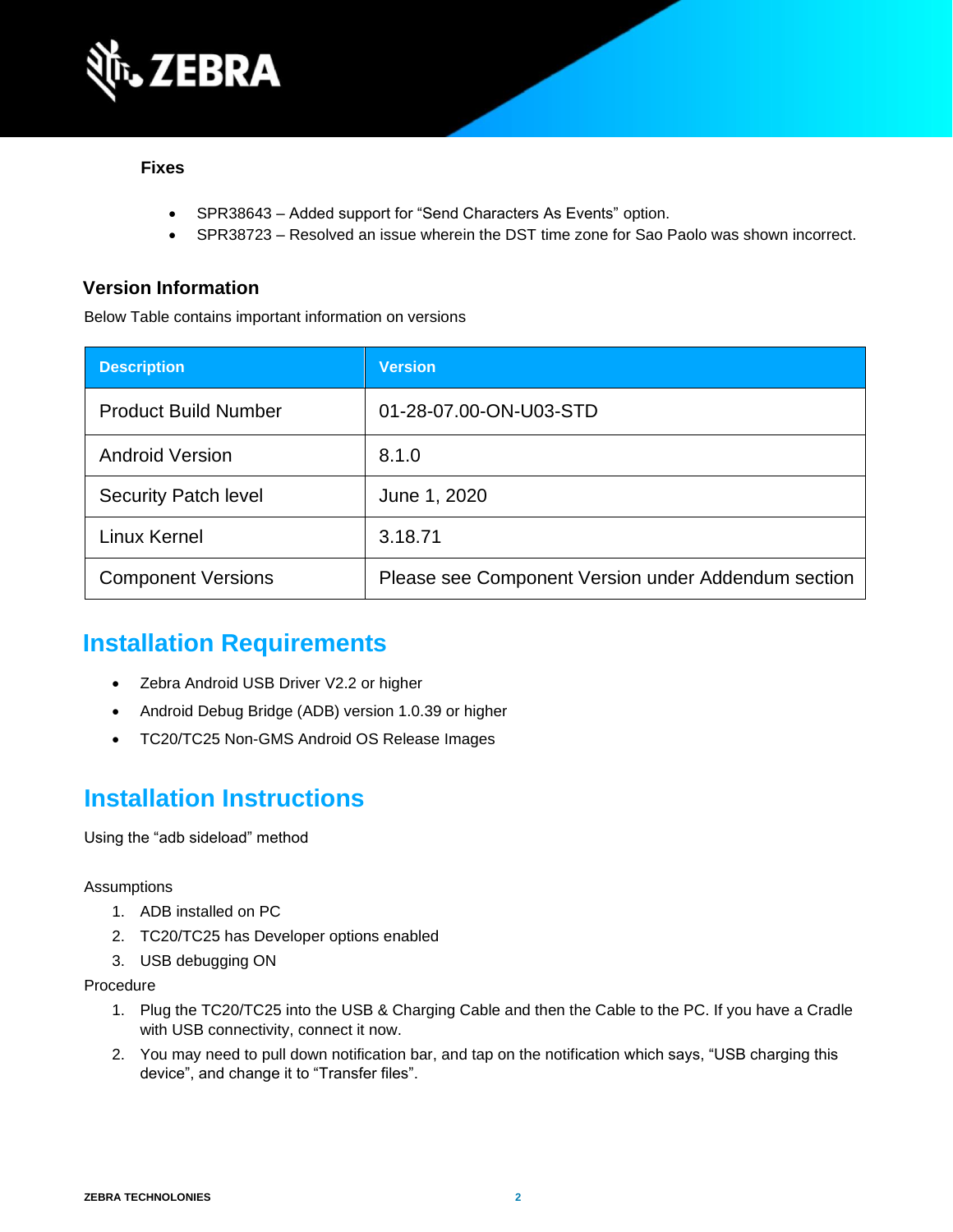

- 3. Open Command Prompt on PC, run "adb devices" and check to see if you can see the device's serial number… If yes, proceed… if not you will need to get the PC set up with the proper drivers or install an External SD Card.
- 4. You may also get a pop up on your PC (Win 7) that you will be connected as a Portable Media Player… this can be ignored.
- 5. Entering Recovery Mode
	- a. Choice 1: In Command Prompt, type "adb reboot recovery" and click enter.
	- b. Choice 2:
		- i. Reboot and hold PTT key
		- ii. When Zebra Technologies Logo appears on the screen Release the PTT Key
- 6. Your TC20/TC25 will reboot and take you to Android Recovery screen.
- 7. To select Sideload Method
	- a. Use the Volume + and to highlight, "Apply upgrade from ADB" and press the Power Key to select it
- 8. With your Command Prompt, open, type "adb sideload" and add a space and then drag and drop the zip file which you want to apply to the device and press enter.
	- a. When the file download starts, the command window will show Progress with a percentage completed.
	- b. Device display will show a series of messages indicating it is downloading, verifying and installing the image on to the device.
- 9. After successful update, the device will auto reboot and you see Zebra on top and POWERED BY android at the bottom and after about 10 second will transition to the TC20/TC25 Touch Computer splash screen with 5 dancing white dots at bottom… it will stay at this screen for up to 4 minutes and then present the "Welcome Screen".
- 10. After this you will need to complete the process by setting up Wi-Fi and E-mail accounts and such.
- 11. To make sure the OS Update took place, once the initial setup is complete;
	- a. Go to "Settings" and scroll down to "System" and navigate to "About phone" and look at the "Build number". It should state "01-28-07.00-ON-U03-STD".
- 12. Setting the Date and Time. If you associate the device to a WLAN AP, it should automatically set the date and time. The only thing left is to set the time zone. Go to "Settings" and scroll to and select "Date & time". Scroll down to and select "Select time zone" and scroll down to and select the appropriate time zone and you are done.
- 13. Now you are all set to use your TC20/TC25.

Using External SD Card

- 1. Plug the TC20/TC25 into the USB & Charging Cable and then the Cable to the PC. If you have a Cradle with USB connectivity, connect it now.
- 2. You may need to pull down notification bar, and tap on the notification which says "USB charging this device", and then change it to "Transfer files".
- 3. You may also get a pop up on your PC (Win 7) that you will be connected as a Portable Media Player… this can be ignored.
- 4. Copy the required files to the SD Card. This can be done in two ways
	- a. Copy the files to the Micro SD card with the help of a SD Adapter which gets inserted to the SD slot of your PC/Laptop/SD Writer.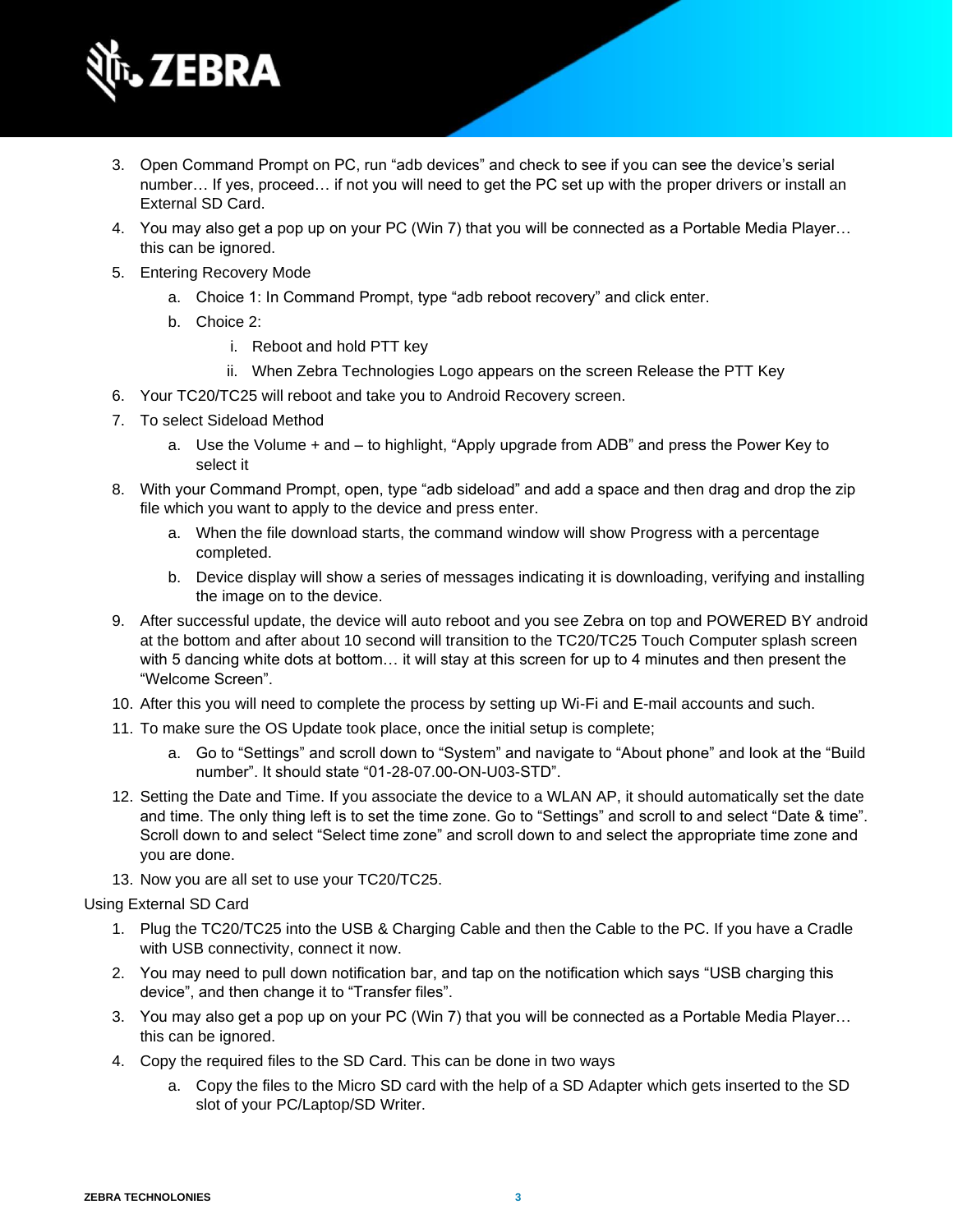

- b. Directly transfer files to the Micro SD card which is inserted in to the back of the device. Please refer to the user guide on how to open the back door and inserting the SD card to the device.
- 5. Entering Recovery Mode
	- a. Choice 1: In Command Prompt, type "adb reboot recovery" and click enter.
	- b. Choice 2:
		- i. Reboot and hold PTT key
		- ii. When Zebra Technologies Logo appears on the screen Release the PTT Key
- 6. Your TC20/TC25 will reboot and take you to Android Recovery screen.
- 7. Applying update via External SD card
	- a. Use the Volume + and to highlight select option to "Apply upgrade from SD card" and press the Power Key to select it
	- b. Use the Volume + and to highlight package to be installed (downloaded Zip file) and press the Power Key to select it.
- 8. After successful update the device will auto reboot and you see Zebra on top and POWERED BY android at the bottom and after about 10 second will transition to the TC20/TC25 Touch Computer splash screen with 5 dancing white dots at bottom… it will stay at this screen for up to 4 minutes and then present the "Welcome Screen".
- 9. After this you will need to complete the process by setting up Wi-Fi and E-mail accounts and such.
- 10. To make sure the OS Update took place, once the initial setup is complete.
	- a. Go to "Settings" and scroll down to "System" and navigate to "About phone" and look at the "Build number". It should state "01-28-07.00-ON-U03-STD".
- 11. Setting the Date and Time. If you associate the device to a WLAN AP, it should automatically set the date and time. The only thing left is to set the time zone. Go to "Settings" and scroll to and select "Date & time". Scroll down to and select "Select time zone" and scroll down to and select the appropriate time zone and you are done.
- 12. Now you are all set to use your TC20/TC25.

### **NOTE:**

For Enterprise Mobile Device Management, most EMM vendors such as SOTI, AirWatch, MobileIron, etc. WILL require an updated device management agent to support this OREO enterprise device. Do NOT use your existing device management agent and console with this device without first contacting your EMM vendor to understand when the agent supporting this device is available and whether a console upgrade is required as well. Attempting to enroll with an agent that is not validated to support the device will result in errors.

### **Addendum**

### **Device Compatibility**

This software release has been approved for use on the following devices.

|                           | <b>TC20</b>                         |
|---------------------------|-------------------------------------|
| <b>Device Part Number</b> | <b>Operating System</b>             |
| TC200J-20C112CN           | Android O (Non-GMS Only) China Only |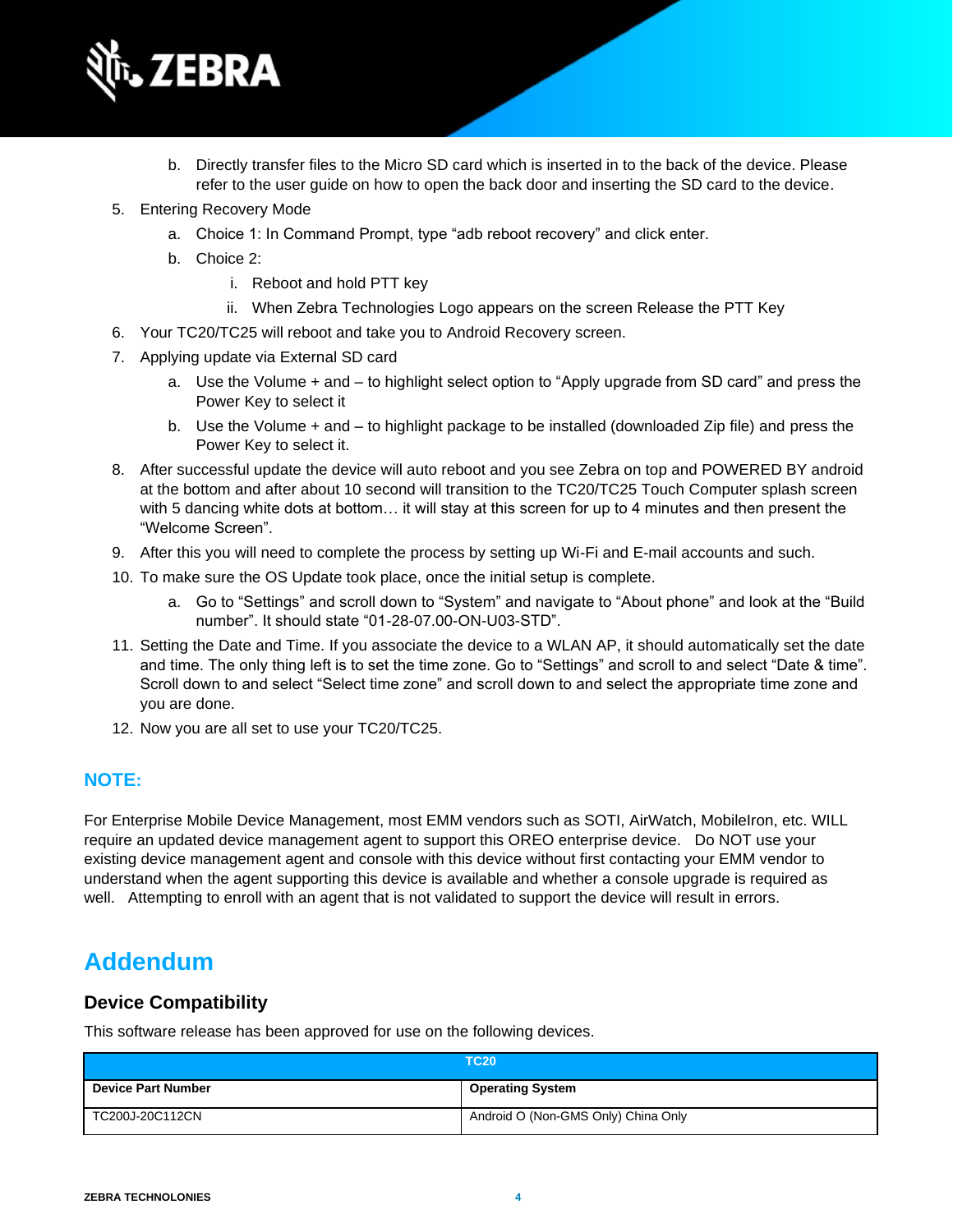

| TC200J-20A111CN | Android O (Non-GMS Only) China Only                |
|-----------------|----------------------------------------------------|
| TC200J-2KC111CN | Android O (Non-GMS Only) Keyboard SKU - China Only |
| TC200J-2KC11112 | Android O (Non-GMS Only) China Only                |
| TC200J-20C213CN | Android O (Non-GMS Only) Premium SKU -China Only   |

| <b>TC25</b>               |                                     |
|---------------------------|-------------------------------------|
| <b>Device Part Number</b> | <b>Operating System</b>             |
| TC25CJ-20B101CN           | Android O (Non-GMS Only) China Only |
| TC25CJ-20C102CN           | Android O (Non-GMS Only) China Only |

### **Component Versions**

For detailed release notes, please refer [techdocs.zebra.com,](https://techdocs.zebra.com/) [developer.zebra.com](https://developer.zebra.com/)

| <b>Component / Description</b>      | <b>Version</b>                    |
|-------------------------------------|-----------------------------------|
| <b>Build_version</b>                | 01-28-07.00-ON-U03-STD            |
| Android_version                     | 8.1.0                             |
| Android_SDK_Level                   | 27                                |
| <b>Android Security Patch Level</b> | June 1, 2020                      |
| Linux_kernel                        | 3.18.71                           |
|                                     | FUSIONLITE_QA_1_0.0.0.027_O       |
|                                     | Radio: QA_1_00.0.0.021_O          |
|                                     | Application: QA_1_00.0.0.009_O    |
|                                     | Middleware: QA_1_00.0.0.014_O     |
| Wifi                                | Firmware: CNSS-PR-4-0-00674       |
| <b>Platform</b>                     | Qualcomm MSM8937                  |
| <b>Scanning_Framework</b>           | 23.1.9.0                          |
| <b>DWDemo</b>                       | 2.0.15                            |
| <b>OSX</b>                          | QCT.81.8.10.3.UL                  |
| <b>MXMF</b>                         | 9.0.13.1                          |
| <b>Touch</b>                        | Focaltech V1.1 20161103 (fw:0x24) |
| <b>Acoustic Profiles</b>            | General: CO4.2                    |
|                                     | Cellular: CO4.2                   |
| Bluetooth_Stack                     | CNSS-PR-4-0-00674/01050102        |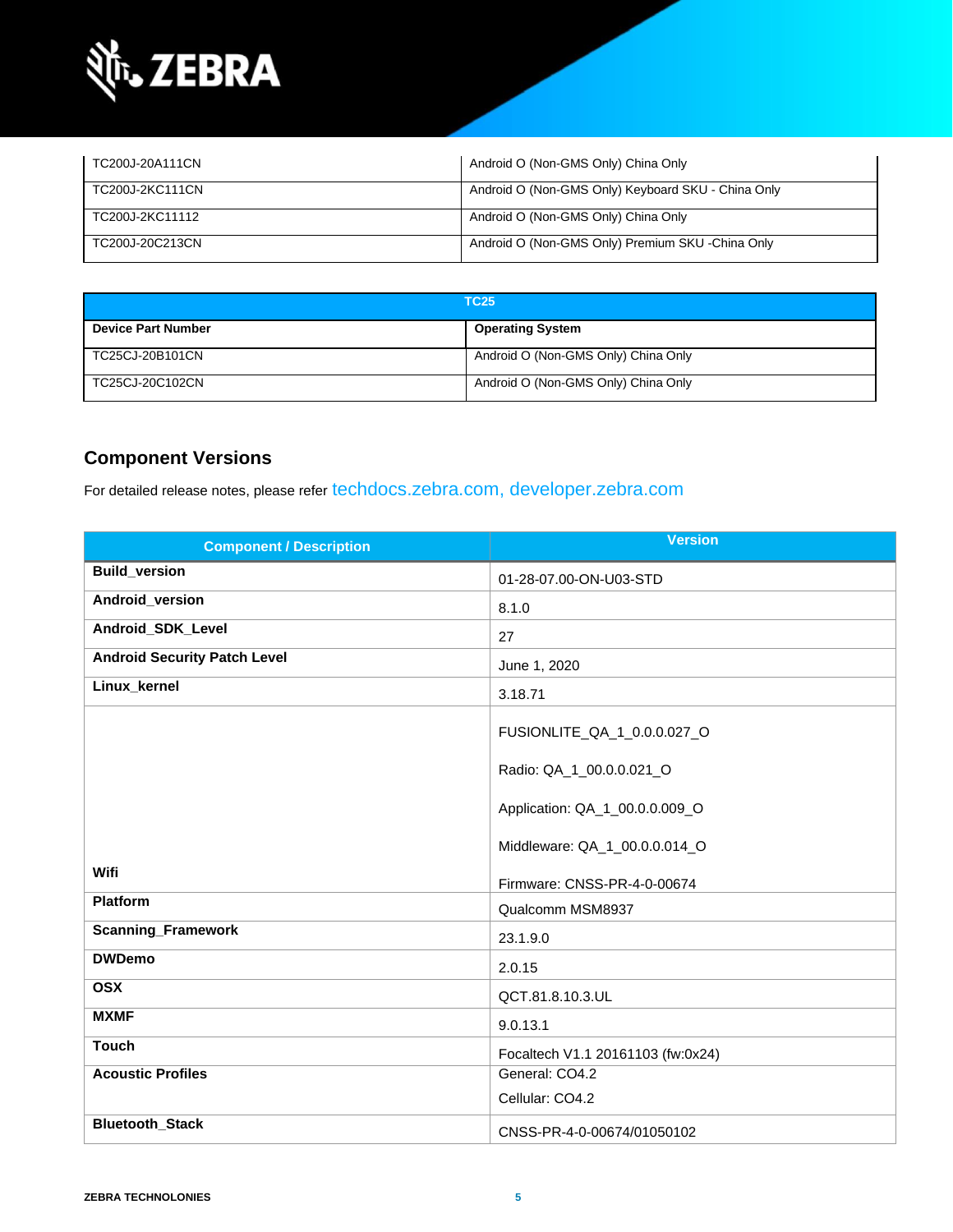

| Flash_Size                     | 16G /32G                                                                                                                                                                                                                                                                                                                    |
|--------------------------------|-----------------------------------------------------------------------------------------------------------------------------------------------------------------------------------------------------------------------------------------------------------------------------------------------------------------------------|
| <b>RAM_Size</b>                | 2G                                                                                                                                                                                                                                                                                                                          |
| <b>GPS</b>                     | MPSS.JO.3.0-00431-8937_GENNS_PACK-1                                                                                                                                                                                                                                                                                         |
| <b>MMS</b>                     | 8.1.0                                                                                                                                                                                                                                                                                                                       |
| <b>RIL_Version</b>             | Qualcomm RIL 1.0                                                                                                                                                                                                                                                                                                            |
| <b>BT_Pairing_Utility</b>      | 3.15                                                                                                                                                                                                                                                                                                                        |
| <b>Datawedge</b>               | 7.3.34                                                                                                                                                                                                                                                                                                                      |
| Camera                         | 2.0.002                                                                                                                                                                                                                                                                                                                     |
| <b>PTT</b>                     | 3.1.39                                                                                                                                                                                                                                                                                                                      |
| <b>RxLogger</b>                | 5.4.12.0                                                                                                                                                                                                                                                                                                                    |
| <b>StageNow</b>                | 3.3.1.2001                                                                                                                                                                                                                                                                                                                  |
| <b>Zebra Data Service</b>      | 7.0.0.1005                                                                                                                                                                                                                                                                                                                  |
| Zebra Software License Manager | 3.2.0                                                                                                                                                                                                                                                                                                                       |
| <b>EMDK</b>                    | 7.3.23.2323                                                                                                                                                                                                                                                                                                                 |
| <b>IMEI SV Number</b>          | 11                                                                                                                                                                                                                                                                                                                          |
| <b>OEM Config</b>              | 8.1.0.9                                                                                                                                                                                                                                                                                                                     |
| <b>DDT</b>                     | V1.17.0.9                                                                                                                                                                                                                                                                                                                   |
| <b>Fingerprint</b>             | Zebra/TC25/TC25FM:8.1.0/01-28-07.00-ON-U03-<br>STD/200701:user/release-keys,<br>Zebra/TC20/TC20RT:8.1.0/01-28-07.00-ON-U03-<br>STD/200701:user/release-keys,<br>ZebraTC20/TC20RD:8.1.0/01-28-07.00-ON-U03-<br>STD/200701:user/release-keys,<br>Zebra/TC20/TC20KB:8.1.0/01-28-07.00-ON-U03-<br>STD/200701:user/release-keys, |

### **Important Links**

- <https://techdocs.zebra.com/datawedge/7-3/guide/about/>
- <https://techdocs.zebra.com/emdk-for-android/7-3/guide/about/>
- <https://techdocs.zebra.com/stagenow/3-3/about/>
- <https://techdocs.zebra.com/mx/>
- <https://techdocs.zebra.com/ddt/1-1/guide/about/>
- <https://techdocs.zebra.com/rxlogger/5-4/guide/about/>

### **Known Issues and Workarounds**

- OS downgrade behavior has changed in Oreo. Automatic enterprise data reset is performed when the system detects OS downgrade operation. Following are the examples of OS downgrade operations:
	- o Oreo (GMS/NGMS) to Nougat (GMS/NGMS)